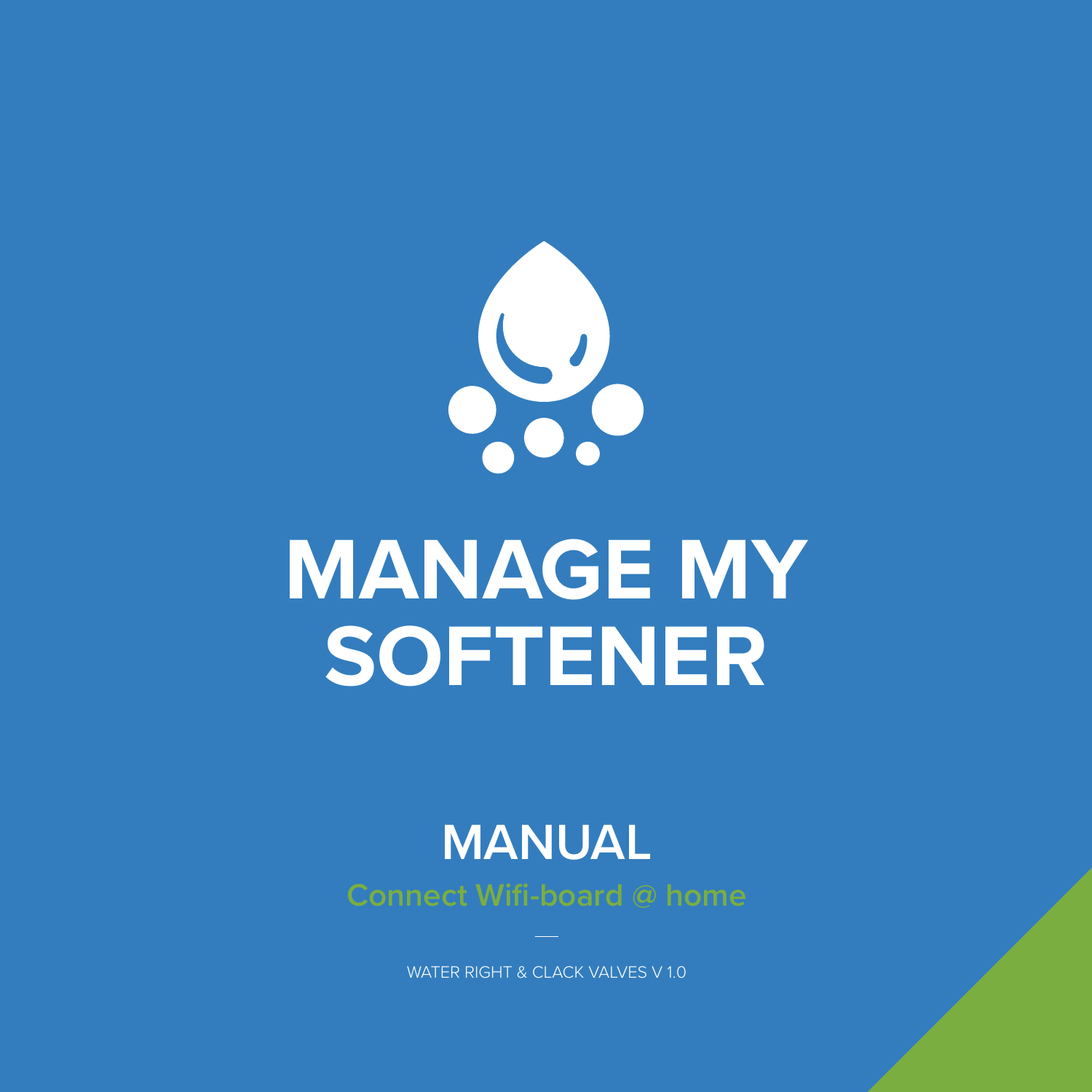### **INSTRUCTIONS TO SET UP THE WIFI-BOARD AT YOUR HOME**

You will need a laptop and the name / password for the wireless router.



#### **Start here if you are replacing the existing board by a Wifi-board**

- If you are replacing the existing board by a Wifi-board, first go to the current valve settings and write down all settings. 01
	- Plug in the Wifi-board and switch on the valve. Wait for start-up.

#### **Start here if your valve contains already a Wifi-board**

- In the upper left corner, you will see a green and a red led flashing (if not press and hold 'set clock' and 'down' button until these leds start flashing) 03
- On your laptop, go to the list of available WIFI networks and select the one with your 'serial number (SN/AC WIFI LABEL)' .  $04$

When asked for a password, enter **12345678**

 $O<sub>2</sub>$ 

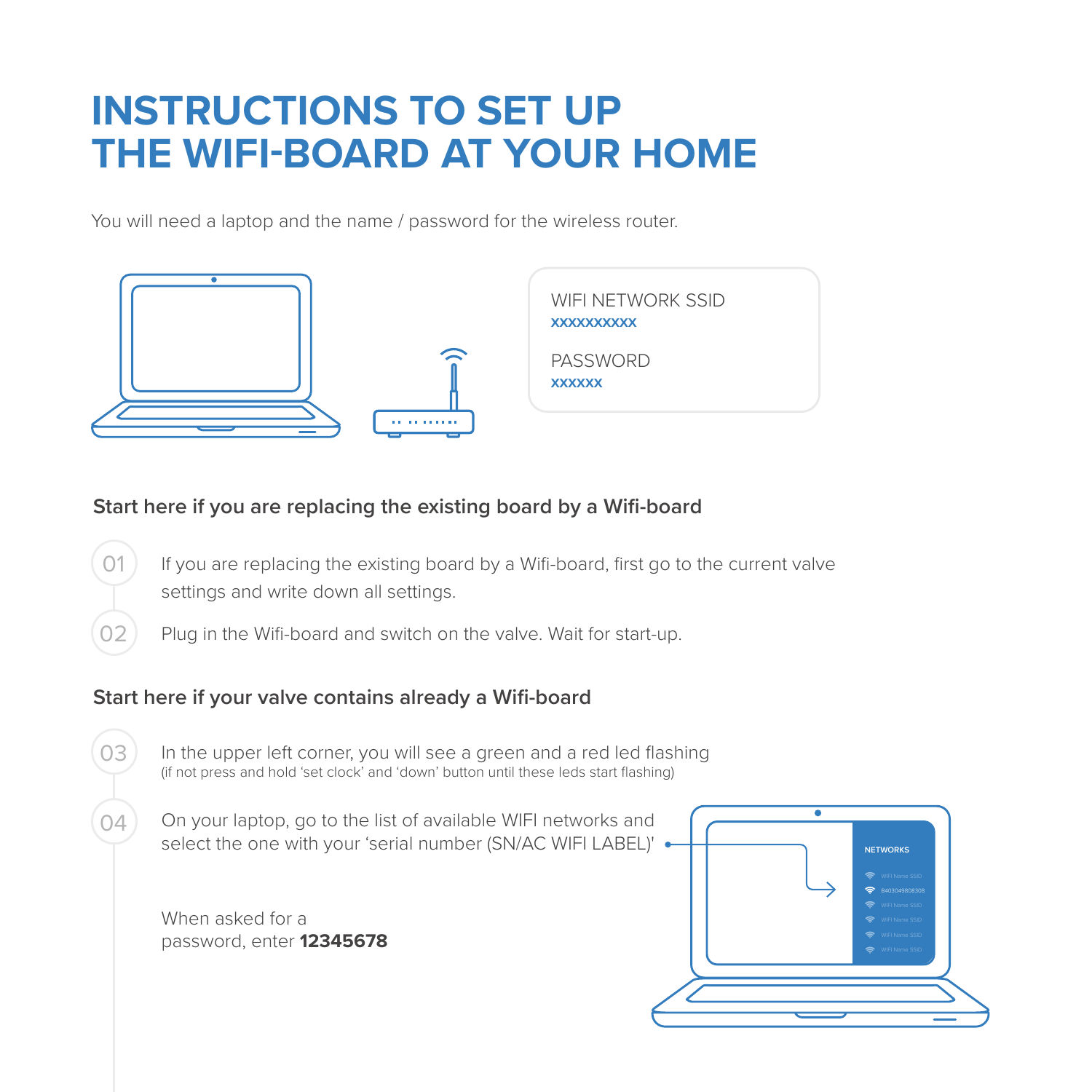Open a web browser and go to the following url/IP address: **http://192.168.0.1/**

05



Device started. Web server and access point stopped. Valve Normal Operation **Started**